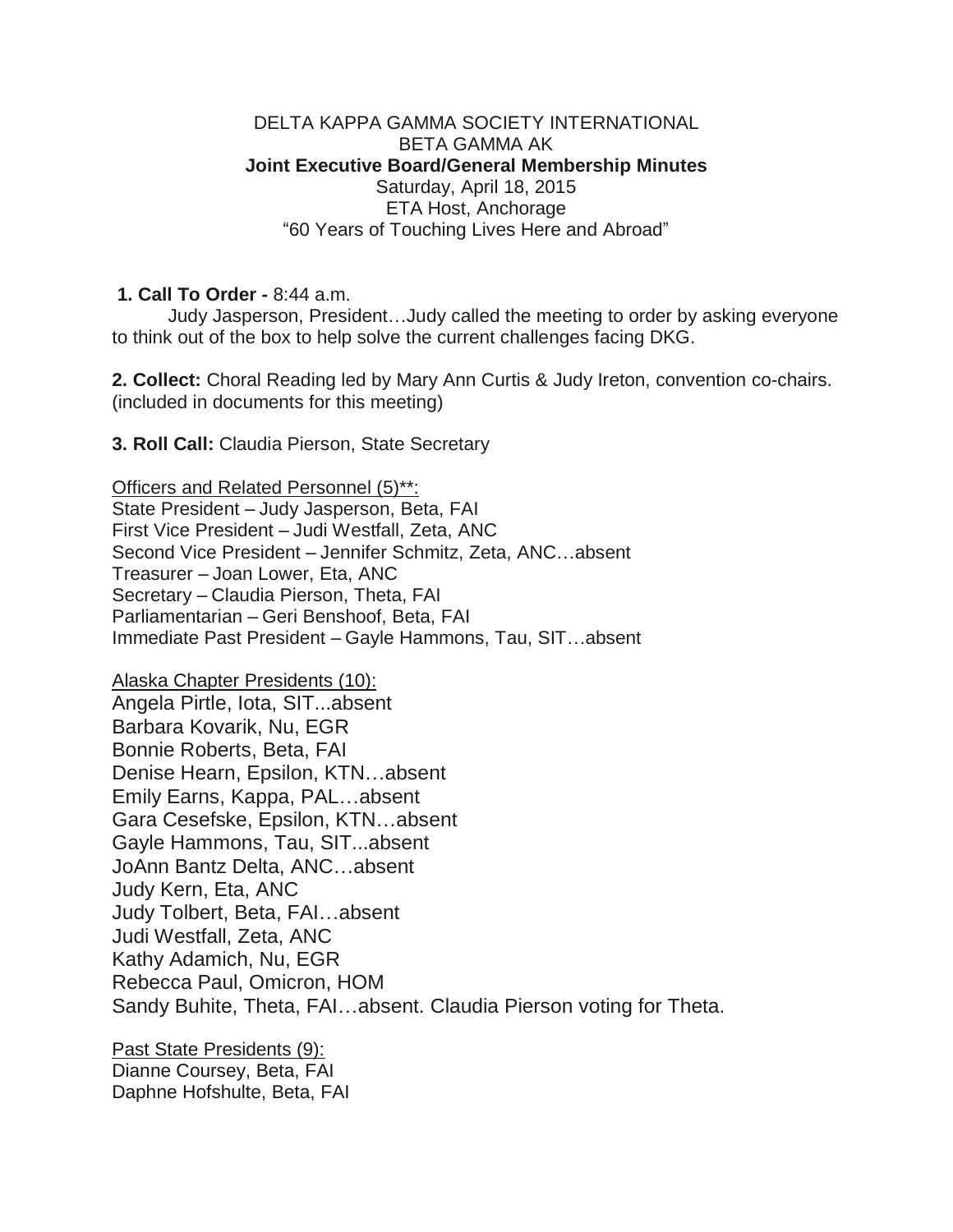Eleanor Houts, Beta, FAI Geri Benshoof, Beta, FAI Jeanne Fiske, Zeta, ANC Judy Ireton, Eta, ANC Kati Rogness, Zeta, ANC…absent Mary Ann Curtis, Eta, ANC Sarajustine Black, Epsilon, KTN…absent

Committee Chair (0):

Communications, Maryanne Allan, Beta, FAI Educational Excellence, Daphne Hofschulte Educational Excellence, Claudia Hall, Beta, FAI Expansion and Membership, Helen Gonion, Nu, EGR Finance, Cherilyn Ansley, Zeta, ANC Leadership Development, Helen Gonion, Nu, EGR Nominations, Jeanne Fiske, Zeta, ANC Rules, Geri Benshoof, Beta, FAI Scholarships, Jackie VanDaff, Zeta, ANC \*( ) Indicates number allowed to vote

**4. Rules of order:** Geri Benshoof…(included in documents for this meeting)

Quorum for Executive Board is a majority of the voting members (executive officers, treasurer, and chapter presidents). There are 15, plus past presidents (determined at roll call) entitled to vote. Total entitled to vote 24. Quorum 15, which is 62.5%.

Robert's Rules used. Motions should be written down and passed to secretary.

### **5. Minutes of Executive Board:** Claudia Pierson

The October 2014 Minutes of the Fall Executive Board meeting, (via Go-to-Meeting) were published on the Website. The **minutes were approved** at this meeting by Executive Board only.

### **6. Minutes of General Membership Meeting:** Claudia Pierson

The April 2013 Minutes of the Spring General Membership meeting hosted by Zone 2 in Fairbanks, were published on the Website. The **minutes were approved** by the General Membership only.

### **7. Additions to and/or Approval of Agenda…**approved with no changes or additions

**8. Treasurer's Report**: Joan Lower (included in documents for this meeting)

 Short discussion of scholarship money…no scholarship has been awarded for four years. Money can be carried over for one year only and added to the present scholarship.

Treasurer's report was **accepted** unanimously by the **General Membership**.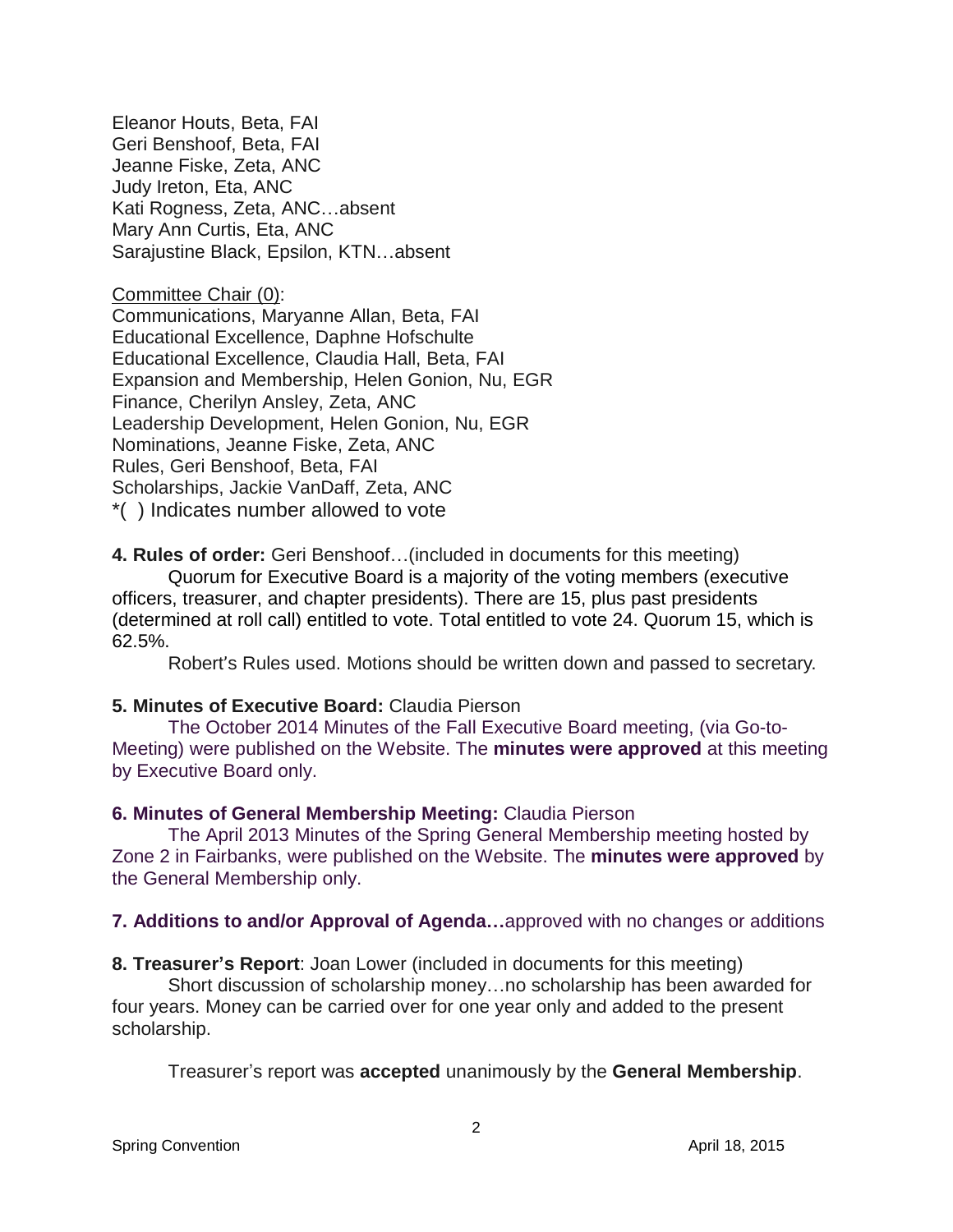- **9. State Committee Reports** (Chairs report, unless otherwise noted.)
	- **A. Communication:** Maryanne Allan, Beta, FAI (reports included in documents for this meeting)…goal this biennium was to evaluate the Beta Gamma State website which was done to make sure it is up to standards of International and other websites.
		- **a.** The *Nuggets,* Aldean Kilbourn…made a plea for more articles and welllabeled, large jpeg photos. May 1st will be the deadline for a third *Nuggets* edition each year. Also, there are still many problems with incorrect or outdated emails to send out the *Nuggets*. Please get new emails to Aldean.
		- **b.** Webmaster, Marlin Collins…Reiterated need for correct and new emails. Her report is included in the documents for this meeting.
		- **c.** Historian, Judy Ireton…Will be archiving items from dissolved chapters. Presented Judy Jasperson with Presidents' biography book. This is the 60th year of DKG in Alaska, so 30 presidents are listed in the book.
		- **d.** U.S. Forum, Joan Webster…forwarded information to members from International, through email, as it came in.
		- **e.** World Fellowship, Joan Webster…forwarded information to members from International, through email, as it came in.
	- B. **Educational Excellence:** Daphne Hofschulte & Claudia Hall (report included in documents for this meeting)…They worked to get liaisons from each chapter to pass information from the committee to members. In addition to advertising the Schools for Africa project, they distributed information to the contact people in the area of state legislative issues they thought were important for our members to know about. They also sent a list of ideas for supporting early-career educators.
	- **C. Expansion and Membership:** Helen Gonion (report included in documents for this meeting)…Helen started by thanking Dianne Coursey for once again doing a remarkable Celebration of Life ceremony Friday night. Helen reported a total of 267 acitve, 12 reserve, and 2 chapter honorary members at this time. We lost five members through death, over the biennium. Helen also gave another reminder that necrology reports need to be sent in, even if there was no death in the chapter. The paperwork is required by and forwarded to International.
	- **D. Finance:** Cherilyn Ansley (lilac colored report included in documents for this meeting)…Cherilyn gave many thanks to her helpers. Membership was down from about 600 members in '05 – '07 to 373 over five years. We have also gone from 19 chapters to 10 chapters in 10 years, with the 4 newest chapters already dissolving, as well as Alpha, which was the first AK chapter. Because of the continued loss of membership from 310 to 281 (total) in the past biennium, our finances are not as rosy as they used to be and some money had to be shifted. Cherilyn encouraged us to look at what some chapters are doing to increase membership, while most of us are dwindling in size.

Vote on budget postponed until after Ad Hoc Committee Report.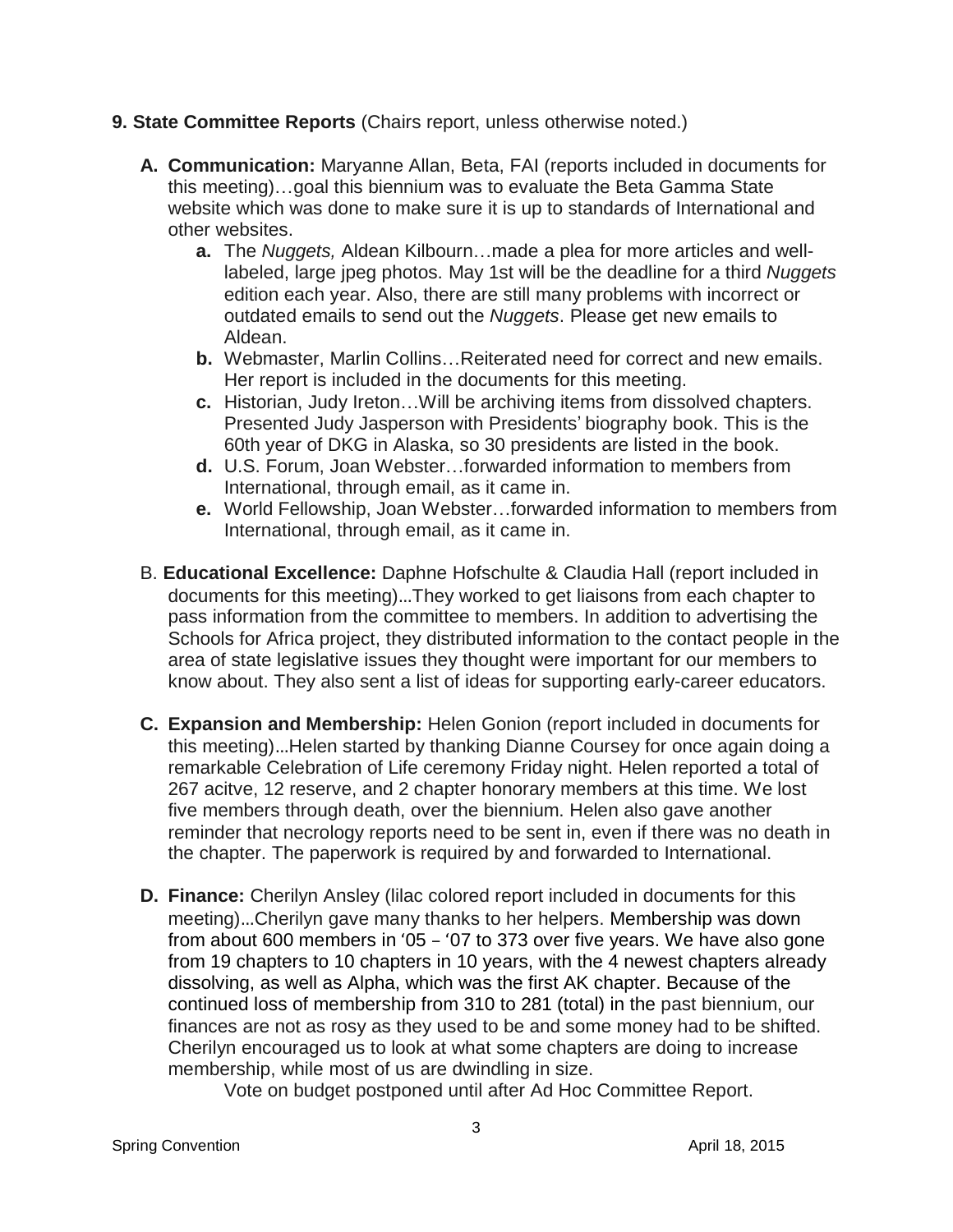- **E. Leadership Development:** Helen Gonion…The committee provides leadership opportunities and training for members at the workshop and for new state officers at the convention. Committee includes chairs of the Educational Excellence and the Expansion and Membership committees and the Treasurer.
- **F. Nominations:** Jeanne Fiske

Slate for the next biennium…President - Judy Jasperson 1st Vice Pres. - Helen Gonion 2nd Vice Pres. - Amy Budge Secretary - Cherilyn Ansley Nominations committee… Interior - Aldean Kilbourn South Central - Minoo Minaei Southeast - Vacancy

No one from Southeast had responded to being on the nominating committee, so Jeanne Fiske suggested suspending the rules about having one person from each region. She said she'd keep trying to locate a nominee, yet this morning.

**G. Scholarships:** Jackie VanDaff…After four years there is a candidate for this scholarship.

Motion: To add \$215.85 from the available checking account, as a one time allocation, to the \$1,284.15 available for this year's scholarship, to make the total amount to be awarded as \$1,500.00 for 2015. Motion made by committee so no second is required. **Motion passed by both Ex. Board and General Membership in separate votes.**

Jackie mentioned to still pass the word, through chapters and the *Nuggets,* about this scholarship, so that all members will know it is available! The committee also asked that the current source of funding for scholarships be rewritten in the Bylaws, since the formula doesn't work anymore, with current interest rates so low.

(The **Scholarship recipient** was later announced as **Kelly McBride of Kappa Chapter**.)

**H. Rules:** Geri Benshoof (Barb Sell gave report because Geri could not give it since she was the presiding Parliamentarian. The report is included in documents for this meeting)…International did approve our 2013 Standing Rules and Bylaws, with just a small number of editorial changes. They are on the website and Barb invited everyone to check them.

Rules changes postponed until after Ad Hoc Committee Report.

# **10. Ad Hoc Committee Report:** Eleanor Houts & Claudia Hall, Chair

President Judy explained that we will first hear from the Panel, and then the Rules Committee will present motions about how to proceed with meetings. Depending on the outcome of the vote and if changes are needed, the Rules Committee also has new Standing Rules and Bylaws ready to discuss. If we don't change the meeting format, we won't change much of the Standing Rules and Bylaws.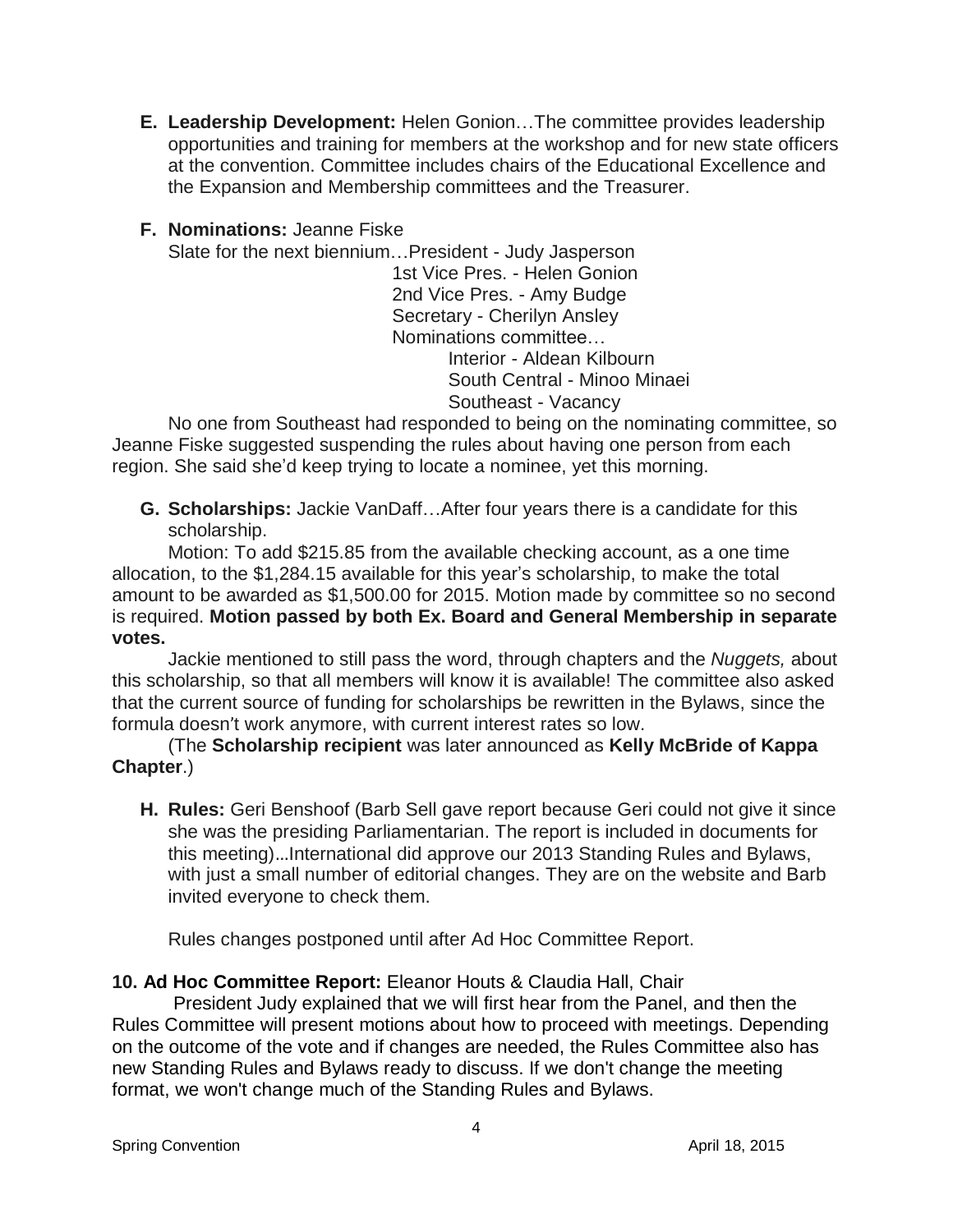**Panel Discussion**: Claudia Hall introduced and gave history, Eleanor moderated.

The task of the committee was to determine what meetings Beta Gamma AK should have, and who should host. A survey was sent to members to give their opinion on changing the rotation of conventions and workshops to another format. The surveys collected were about 50/50 for and against change, so the Ad Hoc Committee felt they could not recommend changing the pattern, without much more input from the general membership.

Panel - Judi Westfall; Barb Sell, Eta, ANC; Kathy Adamich; Daphne Hofschulte.

Each panel member gave her opinion of the convention and workshop pattern as we have traditionally done, or for a change.

**Kathy Adamich** - felt training could be done by GTM; expenses can be reduced with fewer conventions or workshops.

**Barb Sell** – felt we need professional exchange face-to-face, and a chance to meet with others. Ideas to cut cost include getting our own GTM or using computers to do leadership training. Venues to hold meetings are expensive. We need the best *change* we can get.

**Judi Westfall** - felt training is best when you just do it on the job. She said she received mentoring and got information from ladies as she did her job.

**Daphne Hofschulte** – felt members might think, "out of sight is out of mind," so she would like Beta Gamma AK to meet every year. Also, said the big picture is not about changing time frames for conventions and workshops, but to help retain members and make DKG more viable. Otherwise we will have no society.

All members suggested technology can help and it can hurt. Aldean Kilbourn said there are great programs out there for training our leaders e.g. OWL.

Suggestions that followed…combining convention and workshop

offering one credit continuing education course on training

using Facebook for our state organization

doing training in state regions so no one has to travel.

Wrap-up - not enough time now to change bylaws in one day. There is a problem and it needs to be discussed and a committee needs to work on it. It is just too much to change in one day.

Vote on panel discussion topics will be under Old Business.

**11. State Literacy Report**: Dianne Coursey & Daphne Hofschulte…moved to afternoon.

**12. Chapter Reports** (By President, unless noted. Please email secretary written report.)

**Beta**: Bonnie Roberts and Judy Tolbert - report attached

Besides touring the new Fairbanks Childrens' Museum, and the new North Pole Library, Beta gave six grants-in-aid. The highlight of the year was to receive the status of a non-profit, which will greatly increase their opportunities for fundraising.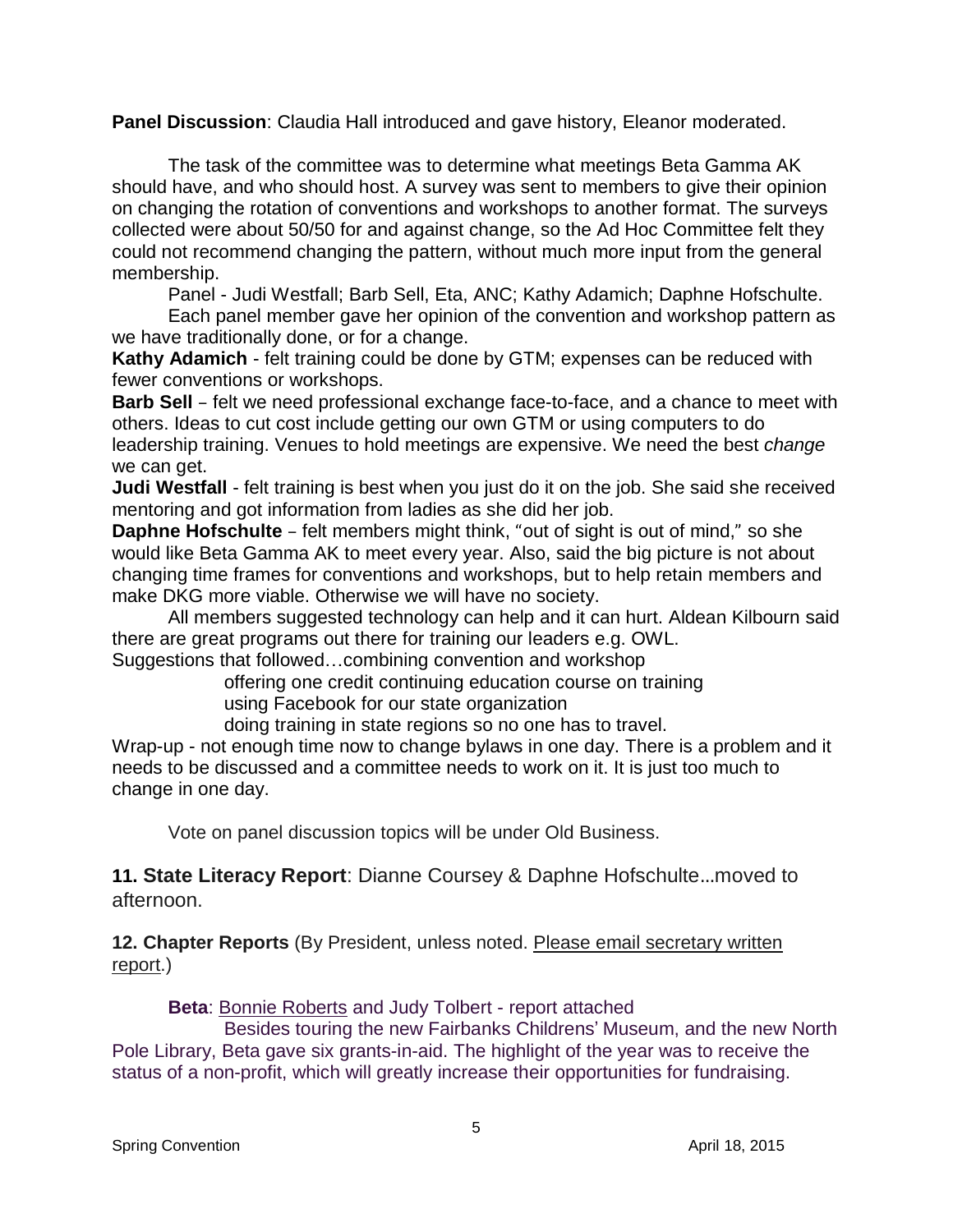**Delta**: Jo Ann Bantz - no report

**Epsilon**: Gara Cesefske & Denise Hearn - no report

**Zeta**: Judi Westfall - report attached

Along with six new initiated members, Zeta has had fun with a winetasting, touring the new Covenant House, filling backpacks with school supplies and conducting a brunch and silent auction, which helped fund buying hats and gloves for local shelters.

**Eta**: Judy Kern - report attached

Most of their year, of course, was spent preparing for this wonderful convention. They also supported the Child in Transition Program and ran a successful garage sale to earn funds.

**Theta**: Sandy Buhite (given by Aldean Kilbourn) - report attached Theta's long-standing traditions of providing picture bus signs for school

busses, giving rhyme books to newborns, and going on a summer field trip provided for a fun and busy year. The mini grant presentations of innovative and useful educational programs enlightened both active and retired teachers. Plus, who can resist vying for the famous homemade pie at the Christmas brunch and "Steal-a-thon" gift exchange?

**Iota**: Angela Pirtle - no report

**Kappa**: Emily Earns - no report

**Nu**: Kathy Adamich & Barbara Kovarik (given by Barbara) - report attached Nu Chapter never stops having fun - from hands-on "Fiber Arts" presentations to the Christmas potluck and silent auction, there is never a dull moment. They learned how to produce and edit a video while producing their advertisement for next year's Beta Gamma AK workshop and assembled 300 "Baby Book Bags" for newborns at Alaska Regional Hospital.

**Omicron**: Rebecca Paul - report attached

What fun Omicron has in gathering food with the local Rotary Club for the Homer Food Pantry. They are positive about the age range of their members as it keeps the group "vibrant and interesting." But the most fun project this year was producing "superhero capes" to support children from abuse or domestic violence. Rebecca modeled a cape and said Omicron is very willing to share the pattern!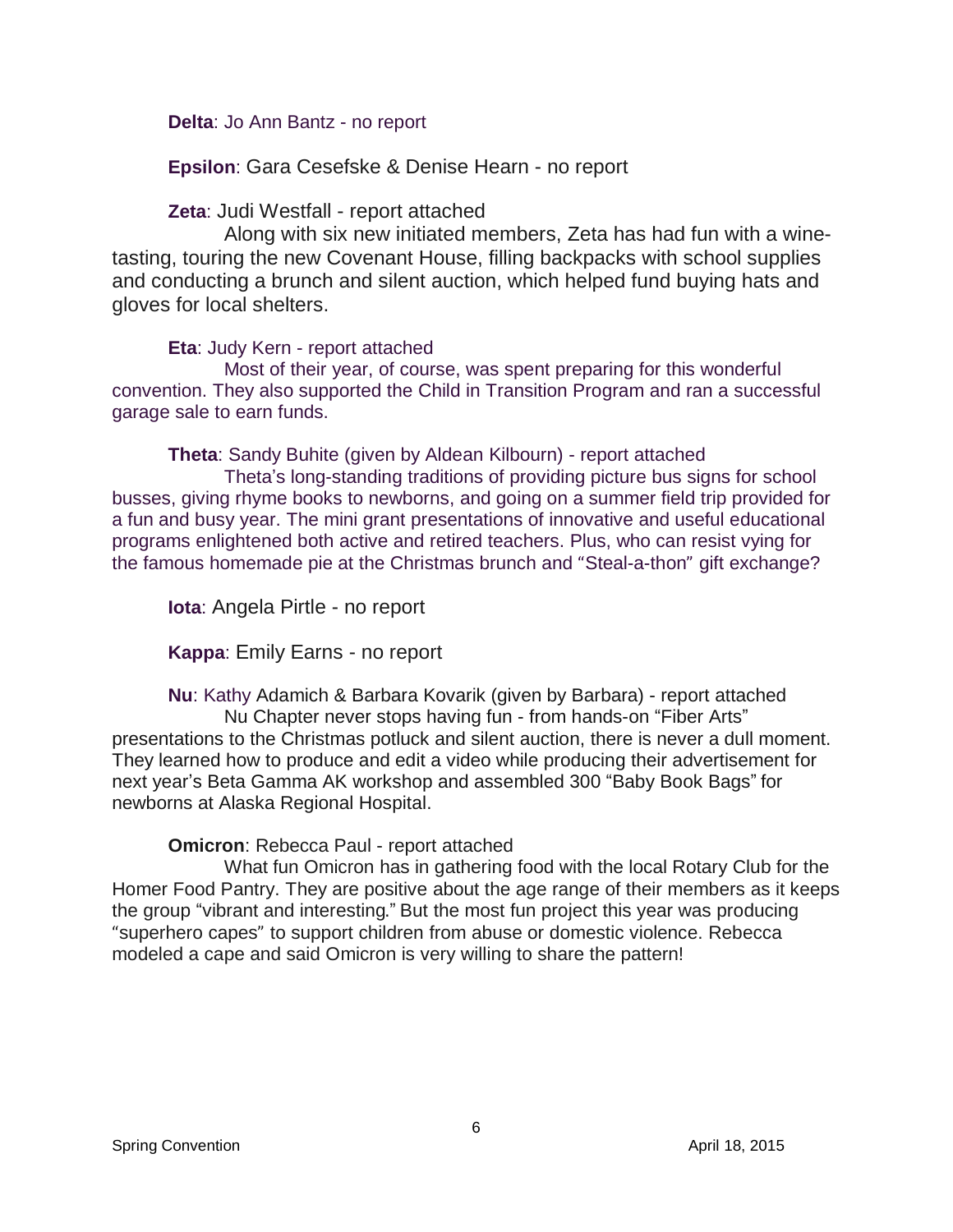**11:00 a.m. Elections:** Jeanne Fiske…Nominating Committee Chair

Committee proposed suspending the Bylaw requiring members of the nominating committee to be from each of the three regions. Parliamentarian ruled the President could appoint a temporary person until one from Southeast is found.

President - Judy Jasperson 1st Vice President - Helen Gonion 2nd Vice President - Amy Budge Secretary - Cherilyn Ansley Nominating Committee… Interior - Aldean Kilbourn South Central - Minoo Minaei Southeast - Vacancy… Rebecca Paul will temporarily fill this position **Membership vote** - **slate was unanimously approved.**

### **13. Old Business**

A. Dissolution update: Alpha…Their paperwork is complete. This was our first Alaskan chapter.

B. AK Workshop and Convention vote

Rules Committee proposed: "We move that the workshop be held in even-numbered years, as stated in the Bylaws," thus continuing the present pattern for workshops. Motion made by committee so no second is required.

Discussion: No change needed to Bylaws on this subject. No need to look at changing the Bylaws if this vote passes. Thus, 2016 would be a Workshop. **Executive Board** - passed with a vote of 11 - 3 **Membership** - passed with a vote of 24 – 16

Therefore, Standing Rules and Bylaws remain the same. President will appoint Ad Hoc committees to research this proposal.

C. Hosting Redo…Barb Sell discussed Section 2 of Bylaws.

Proposed to **remove section 2D - Meetings**, of Bylaws, scheduling Conventions and Workshops 2016 - 2020.

**Executive Board** - motion passed **General membership** - motion passed

## **14. New Business**

A. Request for Dissolution of Tau - President Judy read a letter from Tau Chapter President, Gayle Hammons, to dissolve the chapter due to health, inactivity, and lack of interest in what DKG provides, by many members.

Motion proposed by Lynn McNamara, Eta, ANC and seconded by Cherilyn Ansley. Dissolution vote…

**Executive Board** - passed motion **General Membership** - passed motion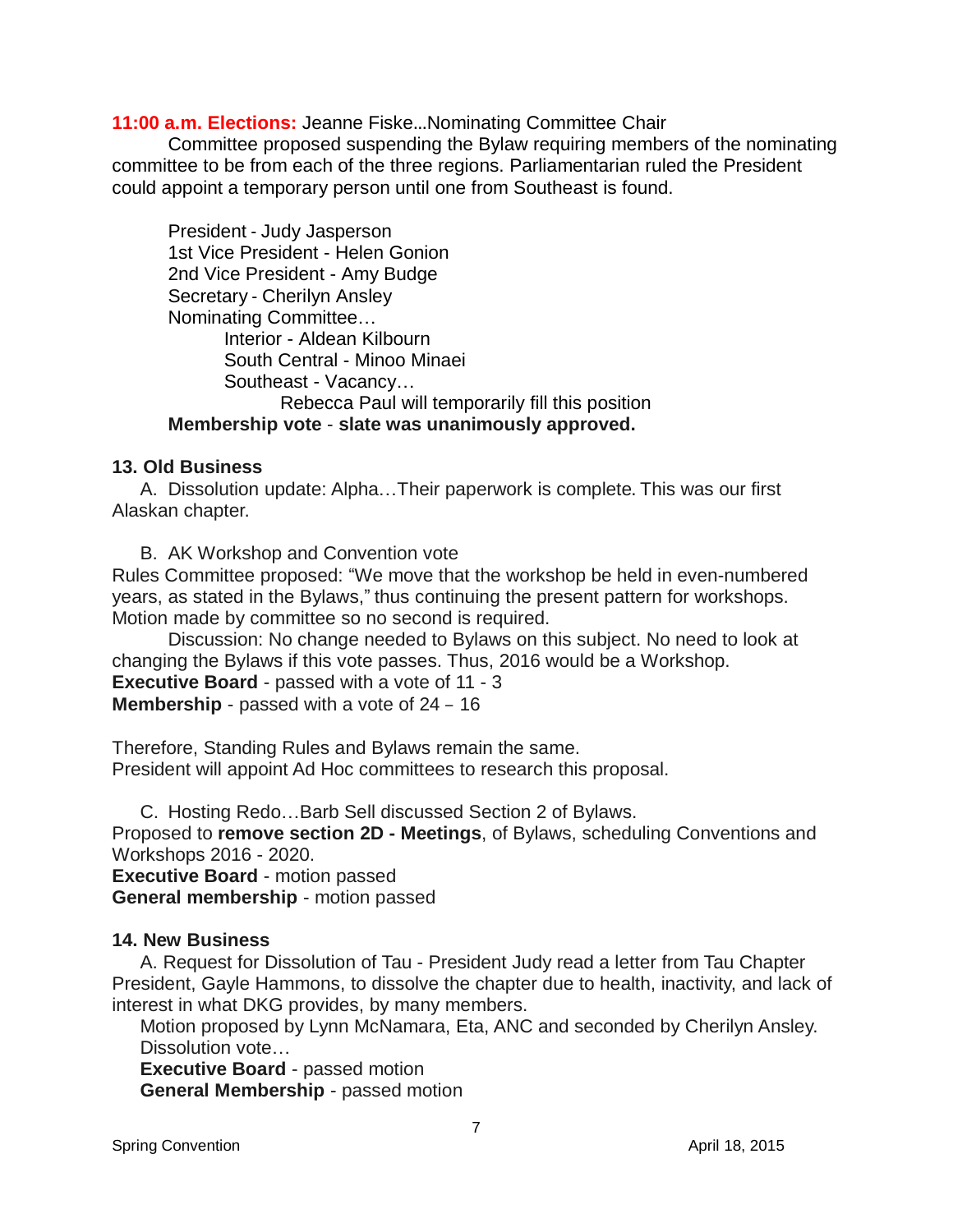B. Request for continuing State Literacy Project status for TEACHER-TO-TEACHER: Alaska to El Salvador.

Daphne Hofschulte moved and Judy Ireton seconded…"Madam President, we move that…Beta Gamma AK continue to support TEACHER-TO-TEACHER: Alaska to El Salvador as the authorized Beta Gamma AK Literacy Project. The project may advertise, recruit volunteers, and raise funds using the *Nuggets*, the state Web site, and other State informational networks."

"Rationale: Because literacy is central to the TEACHER-TO-TEACHER project, and the project has a history of effectiveness, it is appropriate for Beta Gamma AK to continue to authorize it as the state's literacy project."

## **Executive Board** - motion passed **Membership** - motion passed

C. Business of International Executive Board: President Judy stressed the need for us to use all of our DKG websites: chapter, state and International. They are very informative.

a. International Achievement Award—Nominees are:

Dr. Constance (Connie) Hoag (1962); Carolyn H. Pittman (1981);

Corlea S. Plowman (1980); Dr. Elizabeth I. Tarner (1982)

Judy Ireton, moved to choose Corlea S. Plowman as the Alaska nominee for the International Achievement Award. Seconded by Mary Ann Curtis. There was discussion in favor of Corlea by Jeanne Fiske. Geri Benshoof, discussed that Corlea was paid staff and worked as a DKG employee, not a volunteer. **General Membership** voted and accepted **Corlea S. Plowman** as the nominee.

b. Leadership Management Seminar, 2016 - every 2 years. Deadline is December 1, for this two-week training.

c. DKG.ORG…

New "Journey for Life" (consolidates two other membership brochures)

"Collegial Exchange"—August 1 is deadline for submissions to this new publication.

d. Donations: Eunah Temple Holden Leadership Fund—\$7,000 donated by International.

World Fellowship Fund—\$7,000 donated by International.

Emergency Fund—International allows collections at Regional workshops by putting jars at each table. A considerable amount was also collected in Indianapolis. Members who have experienced natural disasters can use the fund.

## **15. Other business**

A. Budget Vote with Cherilyn Ansley - Motion made by committee, so no second is required. **Executive Board** only, voted. **Budget proposal passed.**

B. Geri Benshoof moved to thank ETA chapter for all their work on this convention.